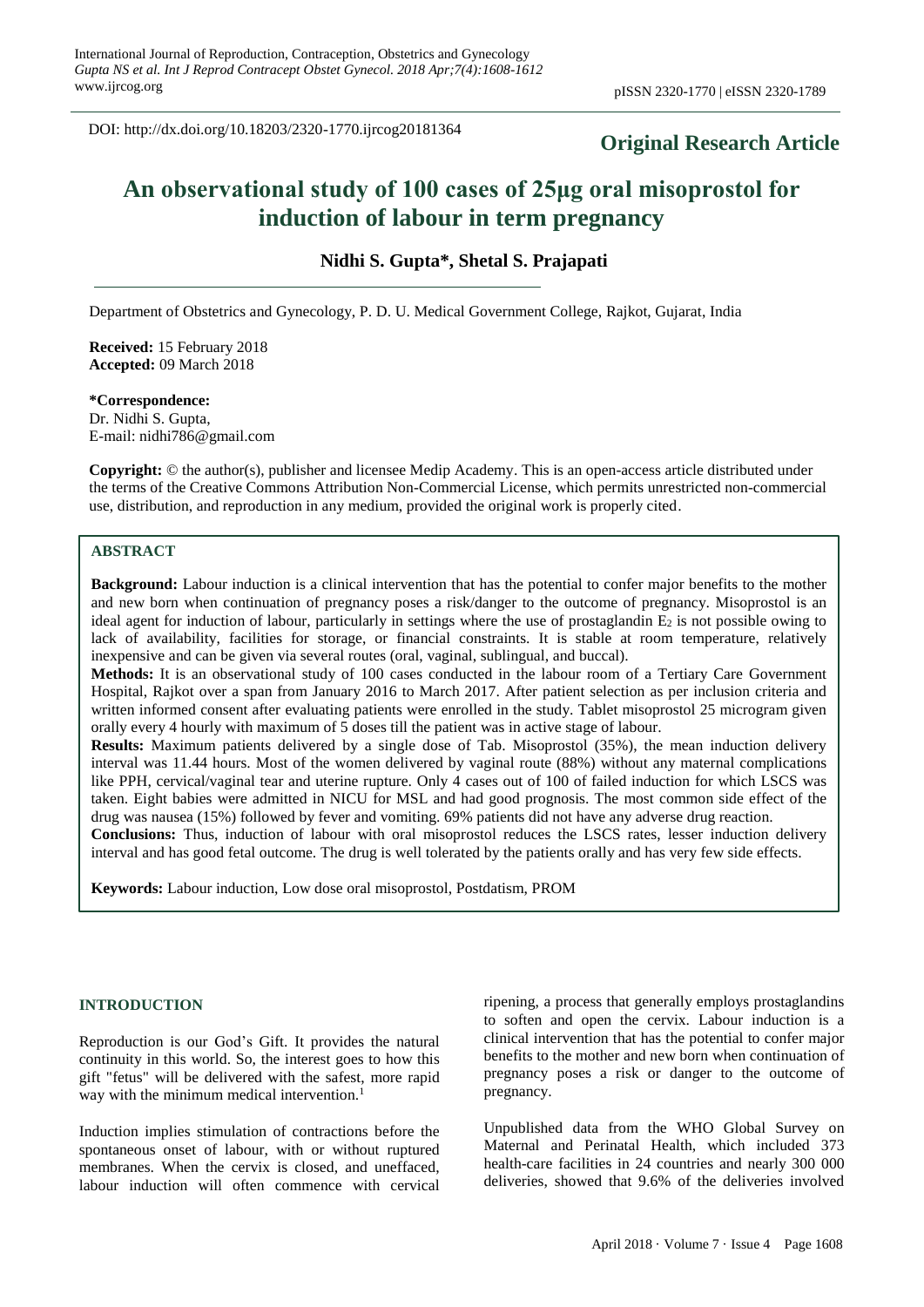labour induction. Overall, the survey found that facilities in African countries tended to have lower rates of induction of labour (lowest: 1.4% in Niger) compared with Asian and Latin American countries (highest: 35.5% in Sri Lanka).<sup>2</sup>

Misoprostol (a prostaglandin  $E_1$  analogue) has several potential advantages: it is stable at room temperature, it is relatively inexpensive, and it can be given via several routes (oral, vaginal, sublingual, and buccal). These properties make misoprostol an ideal agent for induction of labour, particularly in settings where the use of prostaglandin  $E_2$  is not possible owing to lack of availability, facilities for storage, or financial constraints.3,4

In 2007, the WHO Expert Committee on the Selection and Use of Essential Medicines included misoprostol 25µg tablets to its list and this inclusion will hopefully enable the national essential lists to include low-dose misoprostol for labour induction.<sup>5</sup> In this study Tab. Misoprostol 25µg is given orally 4 hourly upto 5 doses.

The main objective is to study the effectiveness and safety of 25μg oral misoprostol for induction of labour at term. To study the effectiveness by oral route in terms of induction-delivery interval, mode of delivery, maternal and fetal outcome. To study the side effects of misoprostol by oral route. To study the safety and efficacy with similar studies

## **METHODS**

This is an observational study conducted on 100 cases in the labour room of Tertiary Care Government Hospital, Rajkot setting from Jan 2016 to March 2017. Tablet Misoprostol 25 microgram was used which was procured under JSSK scheme free of cost from the Government. Maximum of five doses were given every 4 hourly. Due Ethical Committee clearance is obtained before onset of study.

All eligible women fulfilling inclusion criteria with indication for labour induction and no contraindication for vaginal delivery were enrolled in the study. It was ensured that all the investigations were within normal limits and there was availability of emergency LSCS and neonatologist. Written and informed consent in vernacular language was obtained from the women who were willing to participate in the study.

Patient's vitals were recorded, per abdomen and per vaginum examination was done and bishop score calculated. If needed USG for confirmation of presentation and amniotic fluid index, expected fetal weight was done as per individual case requirement. Depending on the eligibility criteria, patients were randomly selected for the study to receive Tablet Misoprostol per oral. The findings were documented on the proforma. Intermittent intrapartum fetal monitoring was performed by auscultating fetal heart every 30 minutes. Two units of blood kept ready in the blood bank.

The dose of 25μg was repeated every 4 hourly to a maximum of five doses. The further dosing was interrupted as per the need of emergency intervention for maternal or fetal indication.

Per vaginal examination was repeated 4 hourly and patients were monitored for: uterine contractions, hyperstimulation, nausea, vomiting, fever, diarrhea, vaginal bleeding or other untoward side effects. Progress of labour was monitored and partograph was maintained in all patients in active labour. Labour was augmented with oxytocin in patients with arrest of cervical dilatation due to poor contraction and 4 hours after last dose of misoprostol and were recorded.

# *Inclusion criteria*

- Nulliparous and Multiparous  $(2<sup>nd</sup>, 3<sup>rd</sup>$  gravida) with low risk
- Singleton pregnancy, cephalic presentation, between 37 and 42 weeks gestation
- Obstetrics or medical indication for induction of labour such as postdate pregnancy, PROM and mild oligohydramnios with reactive NST and uncompromised fetoplacental circulation.
- Bishops score of  $\leq 6$

# *Exclusion criteria*

- Preterm pregnancy
- Multiple pregnancy
- Pregnancy with scarred uterus (Previous CS, hysterotomy, myomectomy)
- PPROM
- Hypertensive disorders of pregnancy
- Medical disorders of pregnancy such as anemia, diabetes mellitus, liver, cardiac or renal disorder
- Amniotic fluid index of  $\lt$ 5 with nonreassuring fetal heart rate
- Patients with absolute contraindications to prostaglandins such as asthma, glaucoma. hypersensitivity to prostaglandin
- Malpresentation, IUFD, Congenitally malformed fetus
- Patients refusing to enroll for the study

Outcome measured in terms of number of doses, induction-delivery time interval, maternal and fetal outcome, mode of delivery and adverse effects of the drug.

# **RESULTS**

In this table, 97% of the cases were in age group between 20 and 30 years. Two percentage above 30 years and 1% below 20 years of age (Table 1).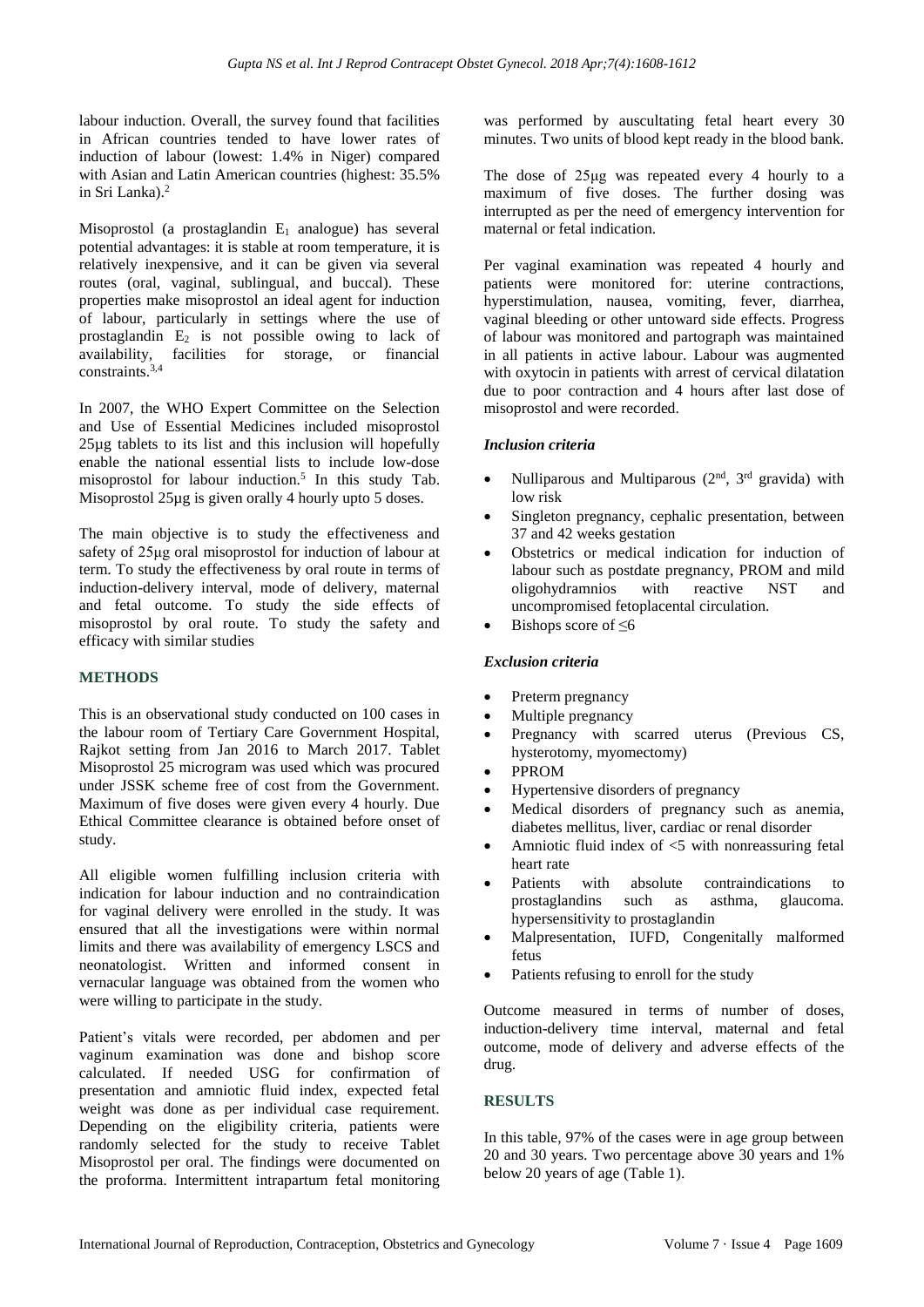#### **Table 1: Age distribution of cases.**

| $\overline{A}$ ge (in years) | Total no. of cases $(N=100)$ |
|------------------------------|------------------------------|
| Below 20                     |                              |
| $20-30$                      | 97                           |
| More than 30 years           |                              |

Table 2 shows, 66% patients were primigravida, 24% were second gravida and third gravida patients were 10%.

#### **Table 2: Gravidity.**

| <b>Gravida</b> | Total no. of cases $(N=100)$ |
|----------------|------------------------------|
| Primi          | 66                           |
| G <sub>2</sub> | 24                           |
| G3             | 10                           |

#### **Table 3: Indication of induction.**

| <b>Indication</b> | Total no. of cases $(N=100)$ |
|-------------------|------------------------------|
| Postdatism        | 58                           |
| <b>PROM</b>       |                              |

Table 3 shows that the most common cause of induction of labour was postdatism (58%) followed by PROM (42%).

#### **Table 4: Bishop score.**

| <b>Bishop score</b> | Total no. of cases |
|---------------------|--------------------|
| $1 - 3$             |                    |
|                     |                    |

The average bishop score in this study was 5.21.

#### **Table 5: Number of doses.**

| Number of doses | Total no. of cases (N=100) |
|-----------------|----------------------------|
|                 | 35                         |
|                 | 25                         |
|                 | 17                         |
|                 |                            |
|                 |                            |

Table 5 shows that in the present study, 35% cases were induced in single dose of Tab. Misoprostol of 25 micrograms, 25% cases were induced with 2 doses, 17% with 3 doses, 11% with 4 doses and 12% required 5 doses. Average number of doses required for induction of labour was 2.4.

#### **Table 6: Mode of delivery.**

| <b>Mode of delivery</b> | Total no. of cases (N=100) |
|-------------------------|----------------------------|
| Vaginal                 | 86                         |
| Forceps                 |                            |
| Caesarean section       |                            |

Table 6 shows that, 86% were delivered vaginally, 12% were delivered by caesarean section and in 2% forceps was used. Out of 12 caesarean sections, 4 were taken in case of failed induction, 6 were taken in case of fetal distress out of which 2 were due to non-progression of labour in second stage, 4 were due to meconium stained liquor 1 was taken in case of cord prolapse with fetal distress and 1 was taken in case of deep transverse arrest.

#### **Table 7: Induction- delivery interval.**

| Induction-delivery<br><b>interval</b> | Total no. of cases (N=100) |
|---------------------------------------|----------------------------|
| $\leq$ 24 hours                       | 95                         |
| $>24$ hours                           |                            |

Table 7 shows that, 95% cases were delivered within 24 hours of induction of labour. Mean induction delivery interval of this study was 11.44 hours.

#### **Table 8: Augmentation with oxytocin.**

| Oxytocin       | Total no. of cases $(N=100)$ |
|----------------|------------------------------|
| Yes            |                              |
| N <sub>0</sub> |                              |

In present study, 77% cases required augmentation of labour with oxytocin.

#### **Table 9: Meconium stained liquor and NICU admission.**

| <b>MSL</b> | Total no. of cases | <b>NICU</b> admission |
|------------|--------------------|-----------------------|
| Yes        |                    |                       |
| No.        | 85                 | റാ                    |

In the present study, 15% cases had meconium stained liquor, out of which only 8 babies were referred to NICU and had good prognosis. One baby expired on 2nd day of life.

#### **Table 10: Adverse drug reactions.**

| <b>Adverse drug reactions</b> | Total no. of cases<br>$(N=100)$ |
|-------------------------------|---------------------------------|
| Fever                         | 12                              |
| Nausea                        | 15                              |
| Vomiting                      |                                 |
| Diarrhea                      |                                 |
| Hyperstimulation              |                                 |

Table 10 shows that, in the present study 12% patients had low grade fever, 15% had nausea and 4% had vomiting. 69% patients did not have any adverse effect of misoprostol. There were no maternal complications in the form of postpartum hemorrhage, cervical/vaginal tear and uterine rupture.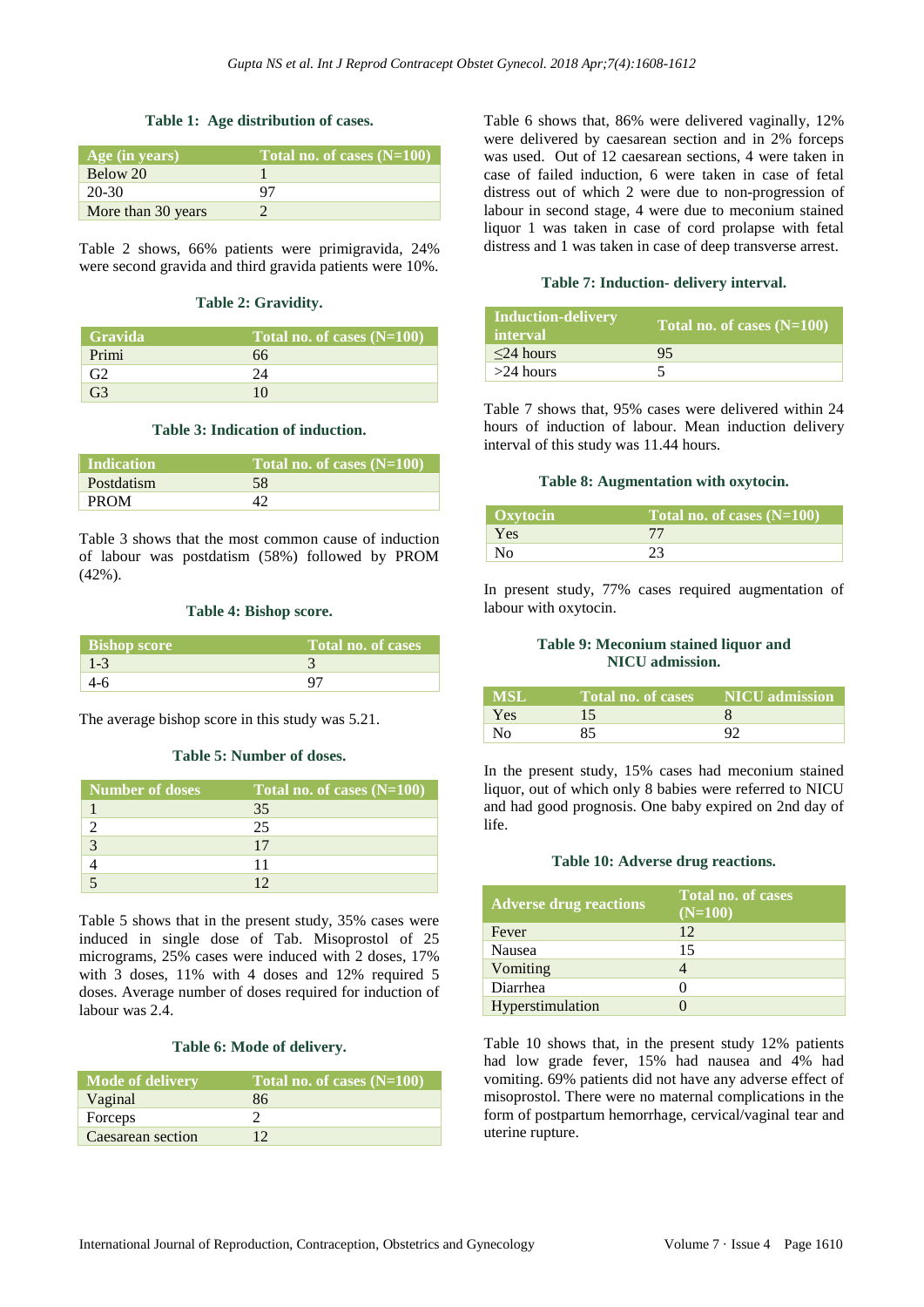Analysis of data done by statistical methods like standard deviation (SD), Chi square, Chi square with Yate's correction, Pearson's co-relation test, Spearman corelation test and Mann Whitney U-test.

## **DISCUSSION**

The purpose of the study is to find out the effectiveness of Tab. Misoprostol by oral route in terms of inductiondelivery interval, mode of delivery, maternal and fetal outcome and side effects of the drug.

In this study median age is 22.5 years. In the study carried out by Marilyn Morris et al on "Safety and effectiveness of oral misoprostol for induction of labour in a resource-limited setting: a dose escalation study" at New Guinea, median age of pregnant women was 27 years.<sup>6</sup> A similar study carried out by Shazia Syed et al have taken 250 pregnant women in age group of 18 to 24 years, among which 47% (118) were primigravida. The mean age with standard deviation of the study population was 24.08±3.25 years with the range of 18 to 31 years in study of Aftabun Nahar et al.<sup>7</sup>

The most common indication for induction of labour in the present study was postdatism (58%) and PROM was 42%. In study of Marilyn Morris et al, majority of women underwent induction of labour for post-dates (56%;  $117/209$ ).<sup>6</sup> Forty-five (22%) had pre-labour rupture of membranes (PLROM), 28 (13%) had pre-eclampsia and 10 (5%) had suspected fetal compromise including intrauterine growth restriction. In study of Shazia Syed et al postdated women were 52%, PROM was 18.8% and PIH were 16.4%.<sup>8</sup> Alfirevic Z et al after reviewing 76 randomized control trials says that reasons for induction include being overdue, pre-labour rupture of membranes and high blood pressure.<sup>9</sup>

In this study mean Bishop score was  $5.21$ .<sup>11</sup> Mean Bishop's Score was  $6.2 \pm 1.76$  with a minimum value of 3 and maximum value 10 in study of Aftabun Nahar et al.<sup>7</sup> Marilyn Morris et al demonstrated that median bishop score among successfully induced was three and among whom who had failed induction was also three.<sup>6</sup>

In this study out of 100 patients 35 required only one dose, 25 required 2 doses and 17 patients required 3 doses, 11 required 4 and 12 patients required 5 doses. In study by Nahar et al, it is showed that out of 60 patients 31(51.7%) patients needed only 1 dose of misoprostol and 24(40%) patients needed 2 doses and only 5(8.3%) patients needed 3 doses of Misoprostol.<sup>7</sup>

In the present study, 88% cases had vaginal delivery out of which 2 were instrumental (forceps) delivery and 12% cases underwent LSCS out of which only 4% LSCS was taken in case of failed induction. Marilyn et al showed that ninety percent of women (188/209) had a successful vaginal delivery compared to 10% (21/209) who failed IOL and underwent caesarean section. Of those with a successful vaginal delivery, 74% delivered within 24 hours. 4 In Varsha et al, a majority (96%, n=241) of mothers went into labour but 4% had failed induction.<sup>10</sup>

In this study mean induction delivery interval was 11.44 hours. In study of Nahar et al, mean induction delivery interval was of  $11.1 \pm 4.4$  hrs.<sup>9</sup> In study of Marilyn et al, mean induction delivery interval in patients with postdatism was 9 hours and patients with PROM was 6.4 hours.<sup>6</sup> In the study Shazia et al, The mean inductiondelivery interval was  $11\pm2.7$  hours.<sup>8</sup> In Varsha et al, mean induction to delivery interval was 14.16±3.45 hours.<sup>10</sup>

In the present study, 8 babies were admitted in the NICU and had good prognosis. Marilyn et al showed that the majority of babies (99%; 206/209) survived with a good outcome on discharge.<sup>6</sup> Varsha et al, 6.5% of patients had meconium-stained amniotic fluid, 3% of babies were admitted of which 33.33% were admitted for meconium aspiration syndrome and had good prognosis. Take-home baby rate was  $100\%$ .<sup>10</sup>

In this study the most common side effect noted was nausea (15%) followed by fever (12%) and vomiting (4%). In Varsha et al, nausea n = 20 (10%), vomiting n = 11 (5.5%), fever n =4(2 %), diarrhoea n = 9 (4.5%). uterine hyperactivity: tachysystole  $n = 6$  (3%) hypertonus  $n = 2$  (1%) uterine hyperstimulation syndrome  $n = 0.10$ 

# **CONCLUSION**

It can be concluded that Tab. Misoprostol 25μg orally for induction of labour is safe, effective, reduces the caesarean section rates, lesser induction delivery interval and has good maternal and fetal outcome.

This study suggests that repeated small doses of misoprostol ripened the cervix and overcame the cervical barrier, resulting in a high rate of vaginal delivery and can be easily implemented in resource-limited settings. In addition to being cheap and stable at ambient temperatures, the simplicity and popularity of oral misoprostol is likely to improve induction of labour rates in developing countries, which will in turn reduce the unacceptably high maternal and perinatal mortality rates in these settings.

*Funding: No funding sources Conflict of interest: None declared Ethical approval: The study was approved by the Institutional Ethics Committee*

#### **REFERENCES**

1. Calder AA. Induction and augmentation of labour. In: Keith Edmands (editor). Dewhurts Textbook of Obstetric and Gynaecology for Postgraduate, 6<sup>th</sup> Ed. London: Blackwell; 1999:255-7.